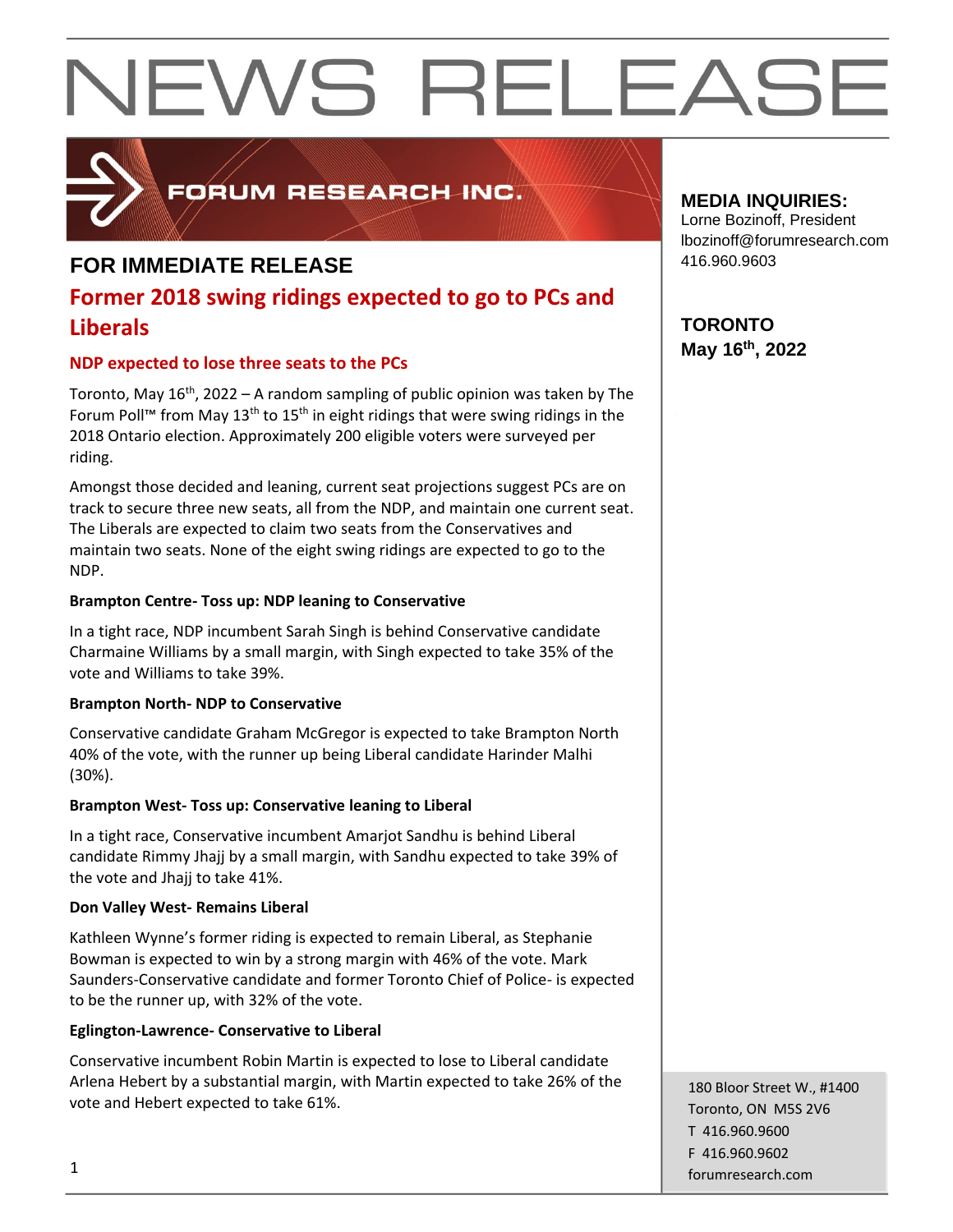### **PORUM RESEARCH INC.**

#### **Scarborough-Guildwood- Remains Liberal**

Liberal incumbent Mitzie Hunter is expected to hold on to this riding with a strong lead, with 47% of the vote. Conservative candidate Alicia Vianga is expected to be the runner up, with 33% of the vote.

#### **Scarborough- Rouge Park- Remains Conservative**

Conservative incumbent Vijay Thanigasalam is expected hold on to this riding with a strong lead, with 41% of the vote. Liberal candidate Manal Abdullahi is expected to be the runner up, with 29% of the vote.

#### **York South-Weston- NDP to Conservative**

NDP incumbent Faisal Hassan is expected to lose to Conservative candidate Ford family member Michael Ford by a large margin. Ford is expected to take 44% of the vote, with the runner up being Liberal candidate Nadia Guerrera (27%).

The poll was conducted by Forum Research with the results based on an interactive voice response telephone survey of randomly selected eligible voters across Ontario. The poll was conducted on May 13<sup>th</sup> to 15<sup>th</sup>, 2022. Results based on the total sample are considered accurate +/- 7% for a sample of 200 and 9% for a sample of 100, 19 times out of 20. Subsample and regional results will be less accurate. Margins of error for subsample and regional results are available at [www.forumresearch.com/samplestim.asp.](http://www.forumresearch.com/samplestim.asp)

This research is not necessarily predictive of future outcomes, but rather captures opinion at one point in time. The poll was sponsored by Forum Research Inc. as a public service. With offices across Canada and around the world, 100% Canadian owned Forum Research is one of the country's leading survey research firms.

Forum Research follows the CRIC Public Opinion Research Standards and Disclosure Requirements that can be found here: <https://canadianresearchinsightscouncil.ca/standards/>

180 Bloor Street W., #1400 Toronto, ON M5S 2V6 T 416.960.9600 F 416.960.9602 example to the contract of the contract of the contract of the contract of the contract of the contract of the contract of the contract of the contract of the contract of the contract of the contract of the contract of the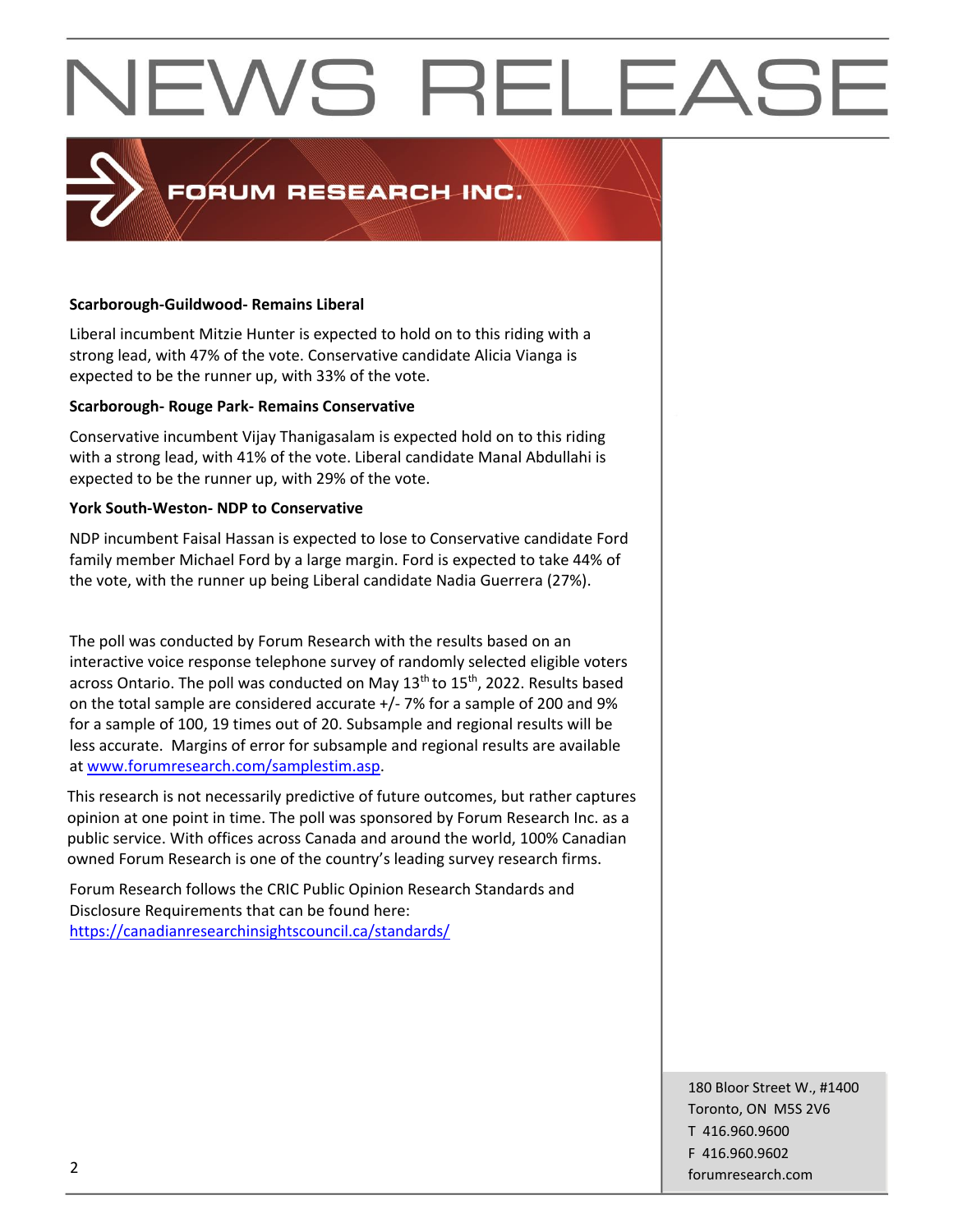

**Q1. Which candidate are you most likely to vote for in the provincial election in the riding of Brampton Centre on June 2nd?** *AND*

**1b. Even though you may not have made up your mind, which candidate are you leaning towards at this time?**

| %                            | <b>Total</b> |
|------------------------------|--------------|
| <b>Number of respondents</b> | 193          |
| Charmaine Williams,          | 39           |
| Progressive                  |              |
| Conservative                 |              |
| Safdar Hussain,              | 16           |
| Liberal                      |              |
| Sara Singh, NDP              | 35           |
| Karitsa Tye, Green           | 5            |
| Another candidate            | 5            |

180 Bloor Street W., #1400 Toronto, ON M5S 2V6 T 416.960.9600 F 416.960.9602 forumresearch.com and the set of the set of the set of the set of the set of the set of the set of the set of the set of the set of the set of the set of the set of the set of the set of the set of the set of the set of th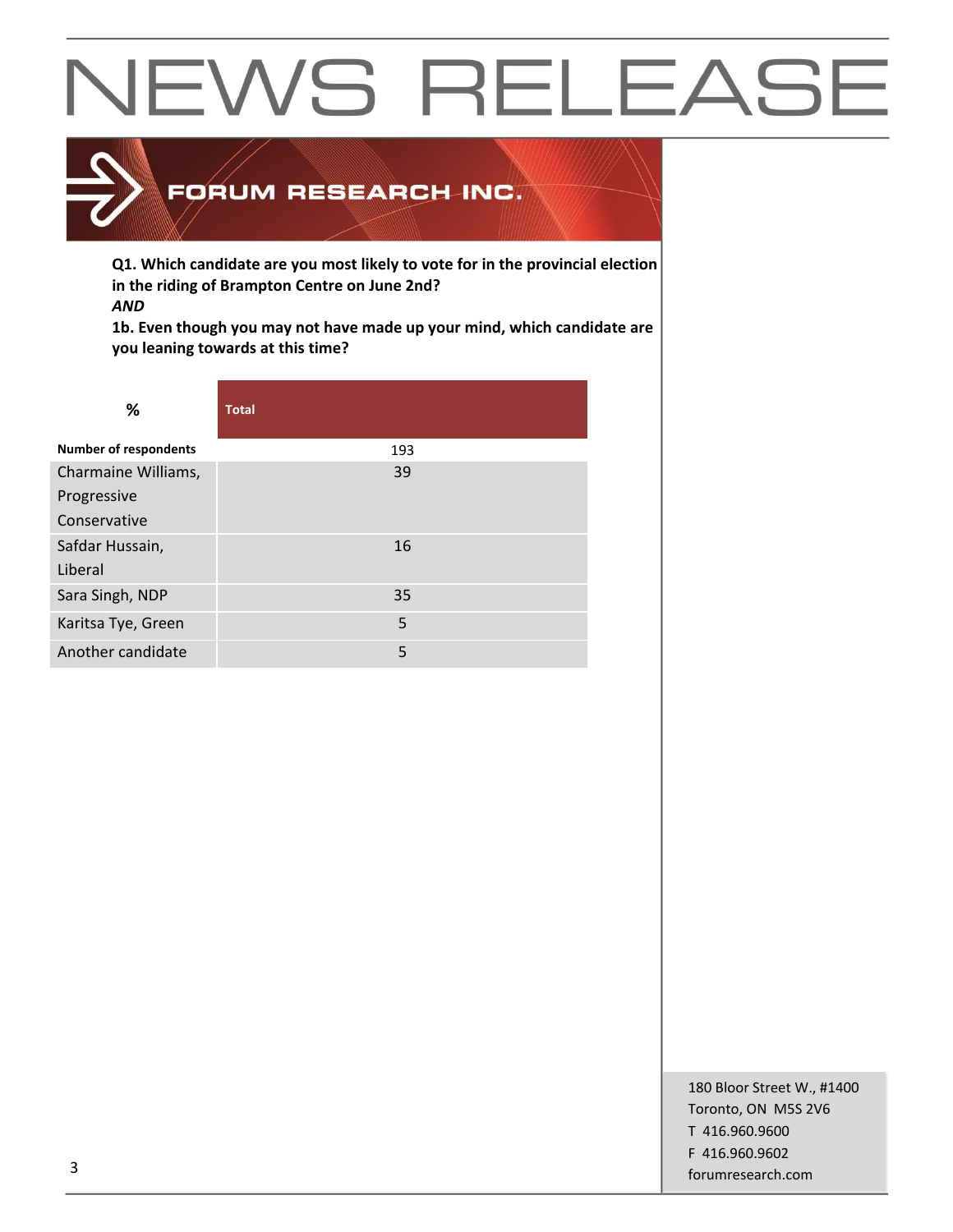

**Q1. Which candidate are you most likely to vote for in the provincial election in the riding of Brampton North on June 2nd?** *AND*

**1b. Even though you may not have made up your mind, which candidate are you leaning towards at this time?**

| ℅                            | <b>Total</b> |
|------------------------------|--------------|
| <b>Number of respondents</b> | 203          |
| Graham McGregor,             | 40           |
| Progressive                  |              |
| Conservative                 |              |
| Harinder Malhi,              | 30           |
| Liberal                      |              |
| Sandeep Singh, NDP           | 22           |
| Aneep Dhade, Green           | 5            |
| Another candidate            | 4            |

180 Bloor Street W., #1400 Toronto, ON M5S 2V6 T 416.960.9600 F 416.960.9602 example to the contract of the contract of the contract of the contract of the contract of the contract of the contract of the contract of the contract of the contract of the contract of the contract of the contract of the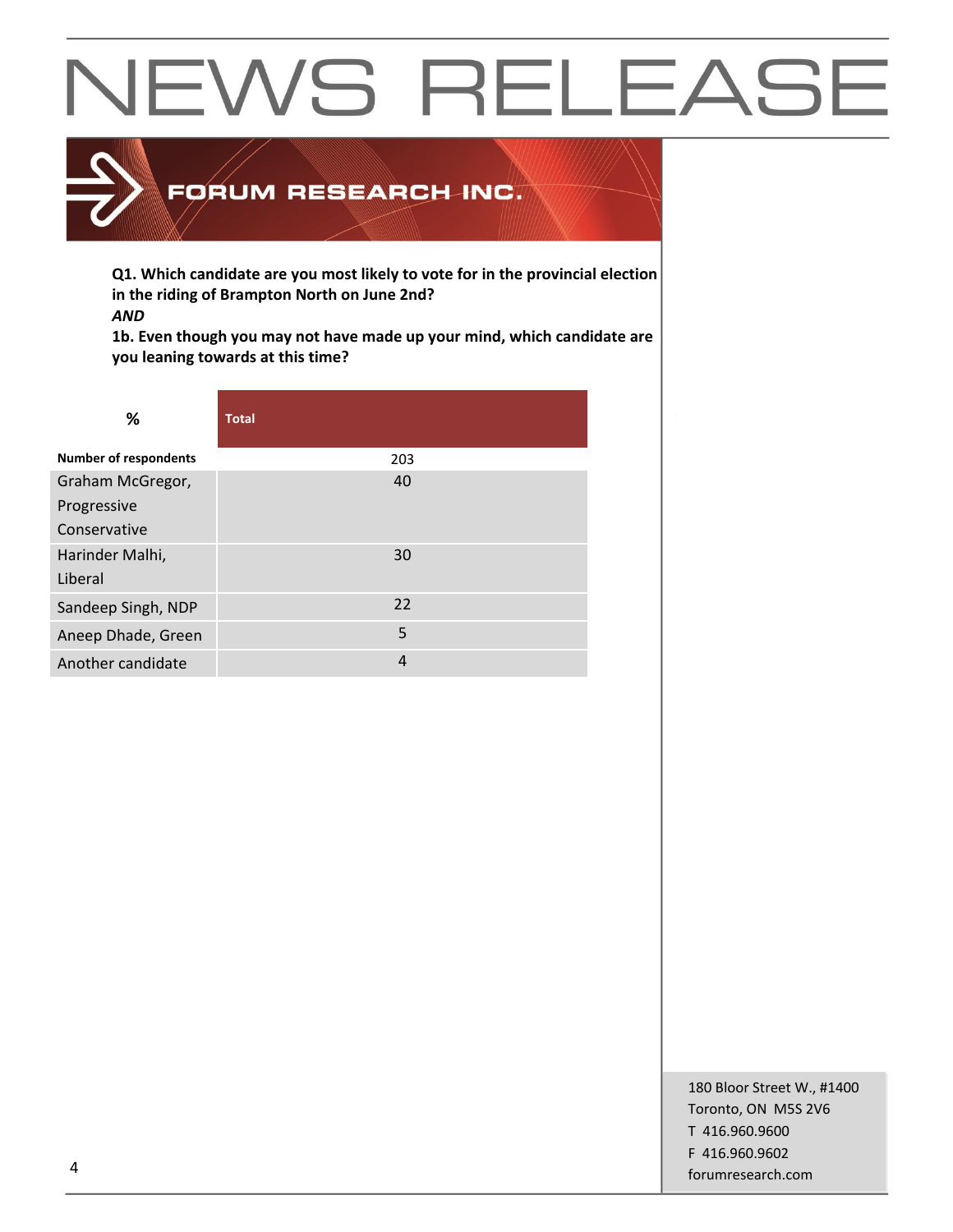

**Q1. Which candidate are you most likely to vote for in the provincial election in the riding of Brampton West on June 2nd?** *AND*

**1b. Even though you may not have made up your mind, which candidate are you leaning towards at this time?**

| %                            | <b>Total</b>   |
|------------------------------|----------------|
| <b>Number of respondents</b> | 116            |
| Amarjot Sandhu,              | 39             |
| Progressive                  |                |
| Conservative                 |                |
| Rimmy Jhajj, Liberal         | 41             |
| Navjit Kaur, NDP             | 12             |
| Pauline Thornham,            | $\overline{2}$ |
| Green                        |                |
| Another candidate            | 6              |

180 Bloor Street W., #1400 Toronto, ON M5S 2V6 T 416.960.9600 F 416.960.9602 forumresearch.com and the set of the set of the set of the set of the set of the set of the set of the set of the set of the set of the set of the set of the set of the set of the set of the set of the set of the set of th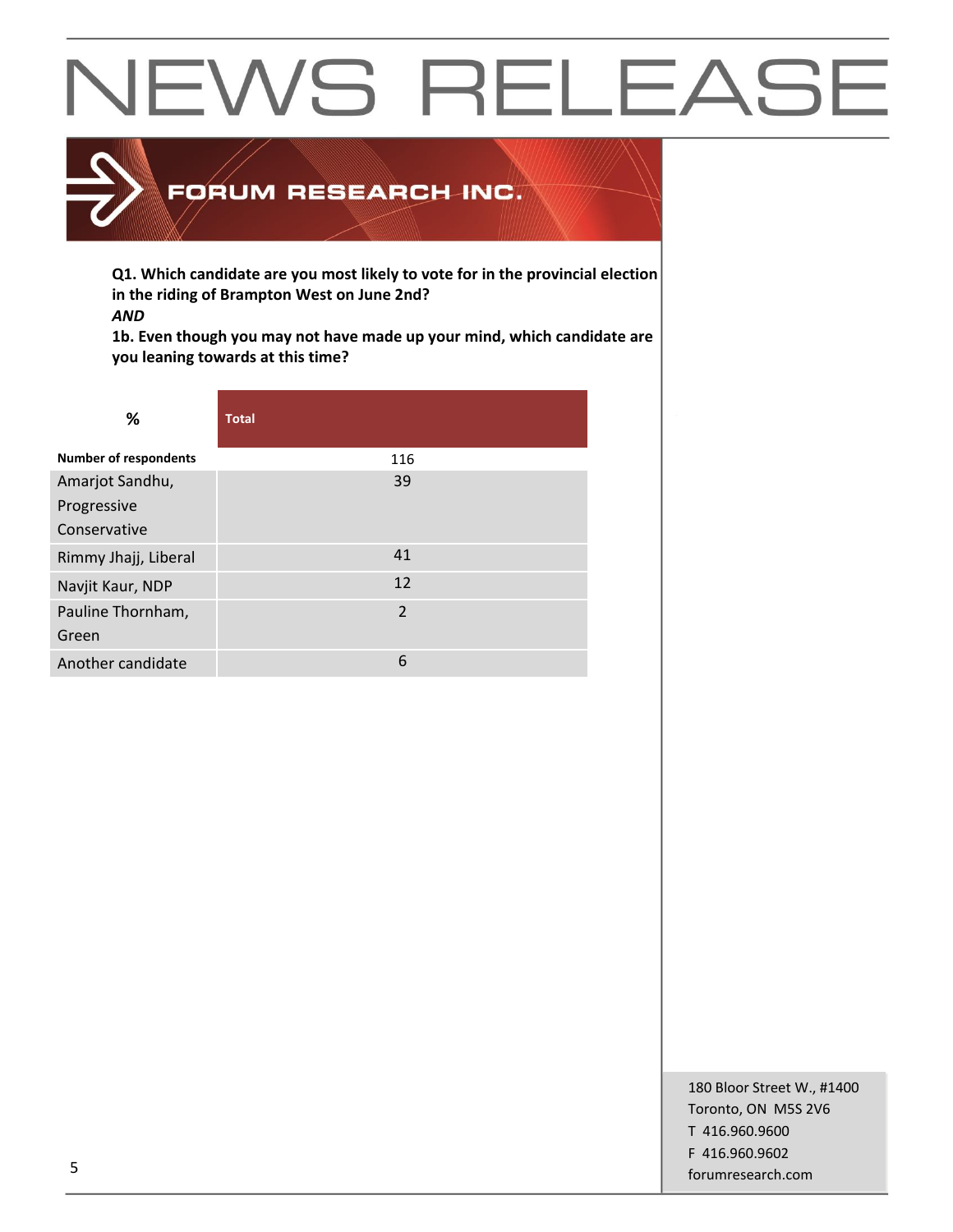### FORUM RESEARCH INC.

**Q1. Which candidate are you most likely to vote for in the provincial election in the riding of Don Valley West on June 2nd?** *AND*

**1b. Even though you may not have made up your mind, which candidate are you leaning towards at this time?**

| ℅                            | <b>Total</b> |
|------------------------------|--------------|
| <b>Number of respondents</b> | 219          |
| Mark Saunders,               | 32           |
| Progressive                  |              |
| Conservative                 |              |
| Stephanie Bowman,<br>Liberal | 46           |
| Irwin Elman, NDP             | 14           |
| Sheen Sharp, Green           | 1            |
| Another candidate            | 7            |

180 Bloor Street W., #1400 Toronto, ON M5S 2V6 T 416.960.9600 F 416.960.9602 forumresearch.com 6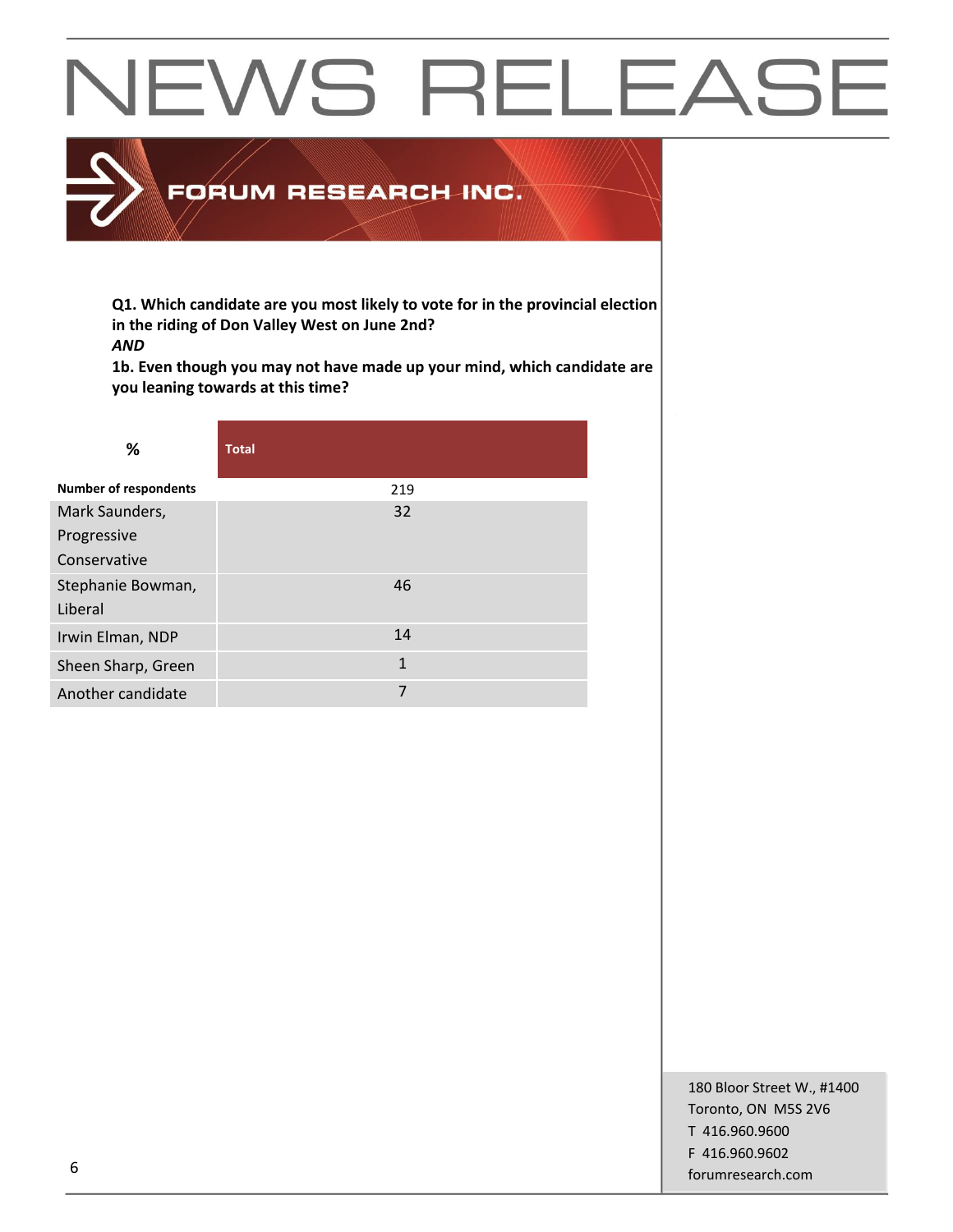### FORUM RESEARCH INC.

**Q1. Which candidate are you most likely to vote for in the provincial election in the riding of Eglinton-Lawrence on June 2nd?** *AND*

**1b. Even though you may not have made up your mind, which candidate are you leaning towards at this time?**

| ℅                            | <b>Total</b>   |
|------------------------------|----------------|
| <b>Number of respondents</b> | 218            |
| Robin Martin,                | 26             |
| Progressive                  |                |
| Conservative                 |                |
| Arlena Hebert,               | 61             |
| Liberal                      |                |
| Natasha Doyle-               | 8              |
| Merrick, NDP                 |                |
| Leah Tysoe, Green            | 3              |
| Another candidate            | $\overline{2}$ |

180 Bloor Street W., #1400 Toronto, ON M5S 2V6 T 416.960.9600 F 416.960.9602 for the contract of the contract of the contract of the contract of the contract of the contract of the contract of the contract of the contract of the contract of the contract of the contract of the contract of the contra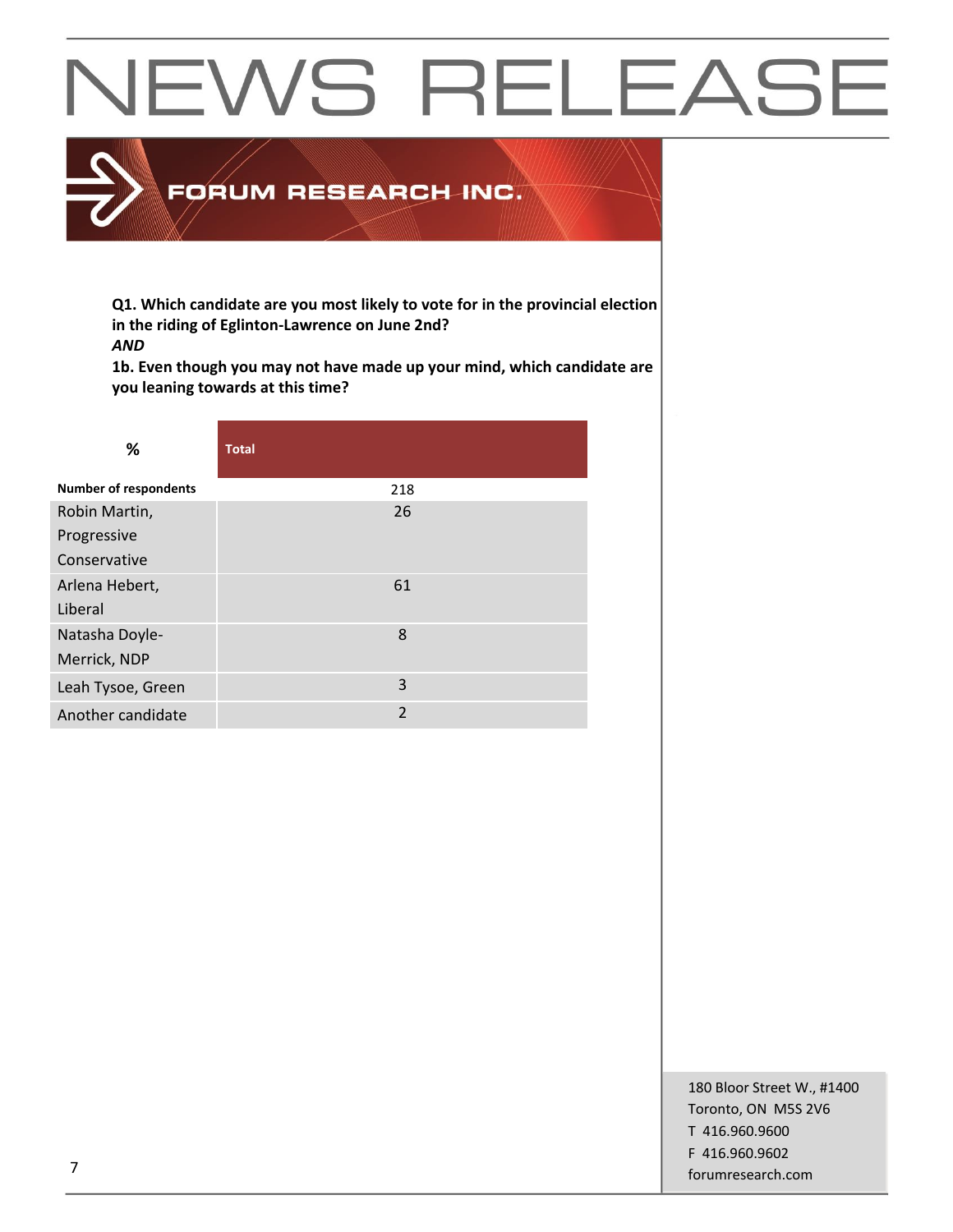### FORUM RESEARCH INC.

**Q1. Which candidate are you most likely to vote for in the provincial election in the riding of Scarborough-Guildwood on June 2nd?** *AND*

**1b. Even though you may not have made up your mind, which candidate are you leaning towards at this time?**

| %                            | <b>Total</b> |
|------------------------------|--------------|
| <b>Number of respondents</b> | 217          |
| Alicia Vianga,               | 33           |
| Progressive                  |              |
| Conservative                 |              |
| Mitzie Hunter, Liberal       | 47           |
| Veronica Javier, NDP         | 10           |
| Dean Boulding,               | 5            |
| Green                        |              |
| Another candidate            | 5            |

180 Bloor Street W., #1400 Toronto, ON M5S 2V6 T 416.960.9600 F 416.960.9602 example and the state of the state of the state of the state of the state of the state of the state of the state of the state of the state of the state of the state of the state of the state of the state of the state of th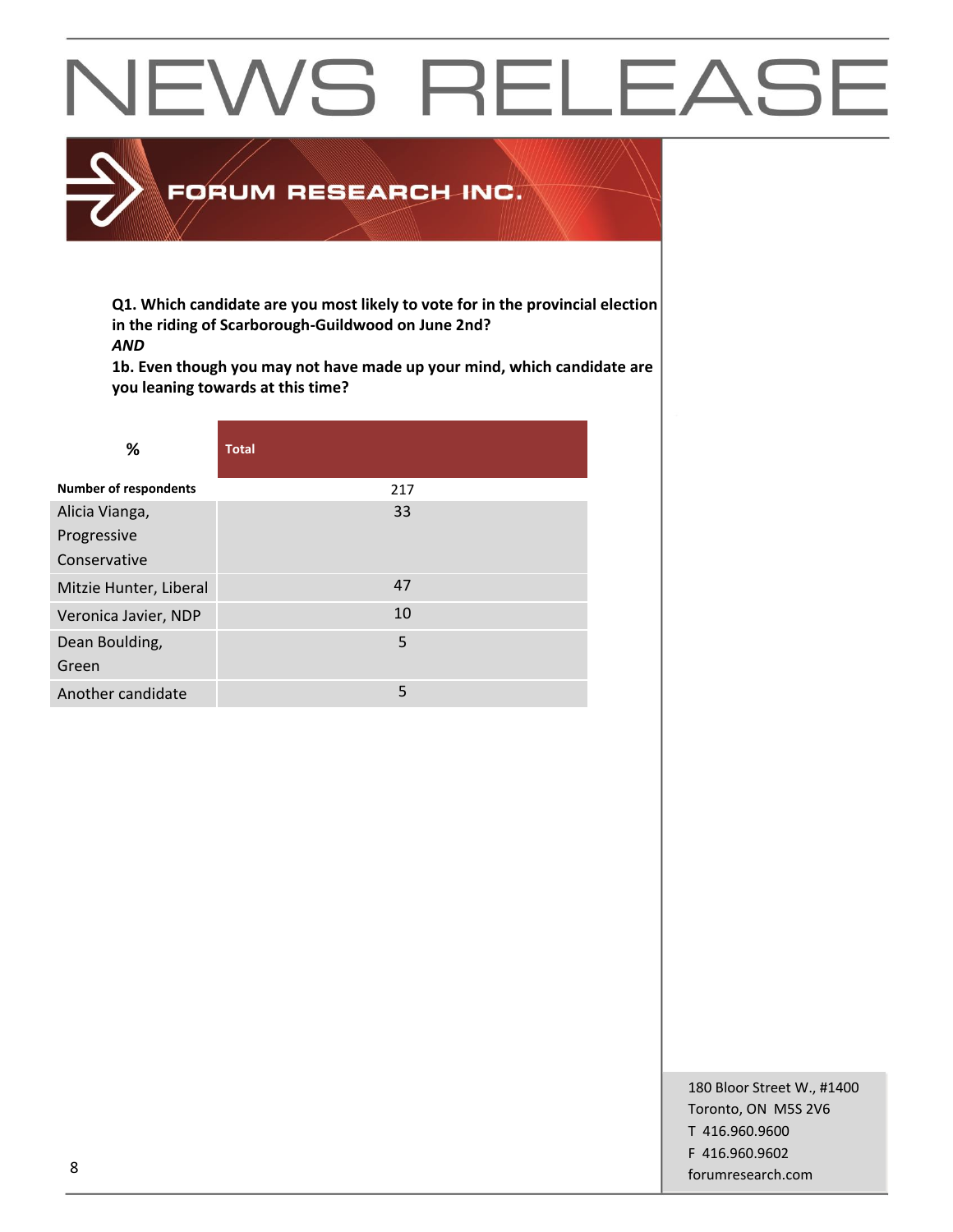### FORUM RESEARCH INC.

**Q1. Which candidate are you most likely to vote for in the provincial election in the riding of Scarborough-Rouge Park on June 2nd?** *AND*

**1b. Even though you may not have made up your mind, which candidate are you leaning towards at this time?**

| %                            | <b>Total</b> |
|------------------------------|--------------|
| <b>Number of respondents</b> | 203          |
| Vijay Thanigasalam,          | 41           |
| Progressive                  |              |
| Conservative                 |              |
| Manal Abdullahi,             | 29           |
| Liberal                      |              |
| Felicia Samuel, NDP          | 23           |
| Priyan De Silva,             | 3            |
| Green                        |              |
| Another candidate            | 3            |

180 Bloor Street W., #1400 Toronto, ON M5S 2V6 T 416.960.9600 F 416.960.9602 example to the contract of the contract of the contract of the contract of the contract of the contract of the contract of the contract of the contract of the contract of the contract of the contract of the contract of the